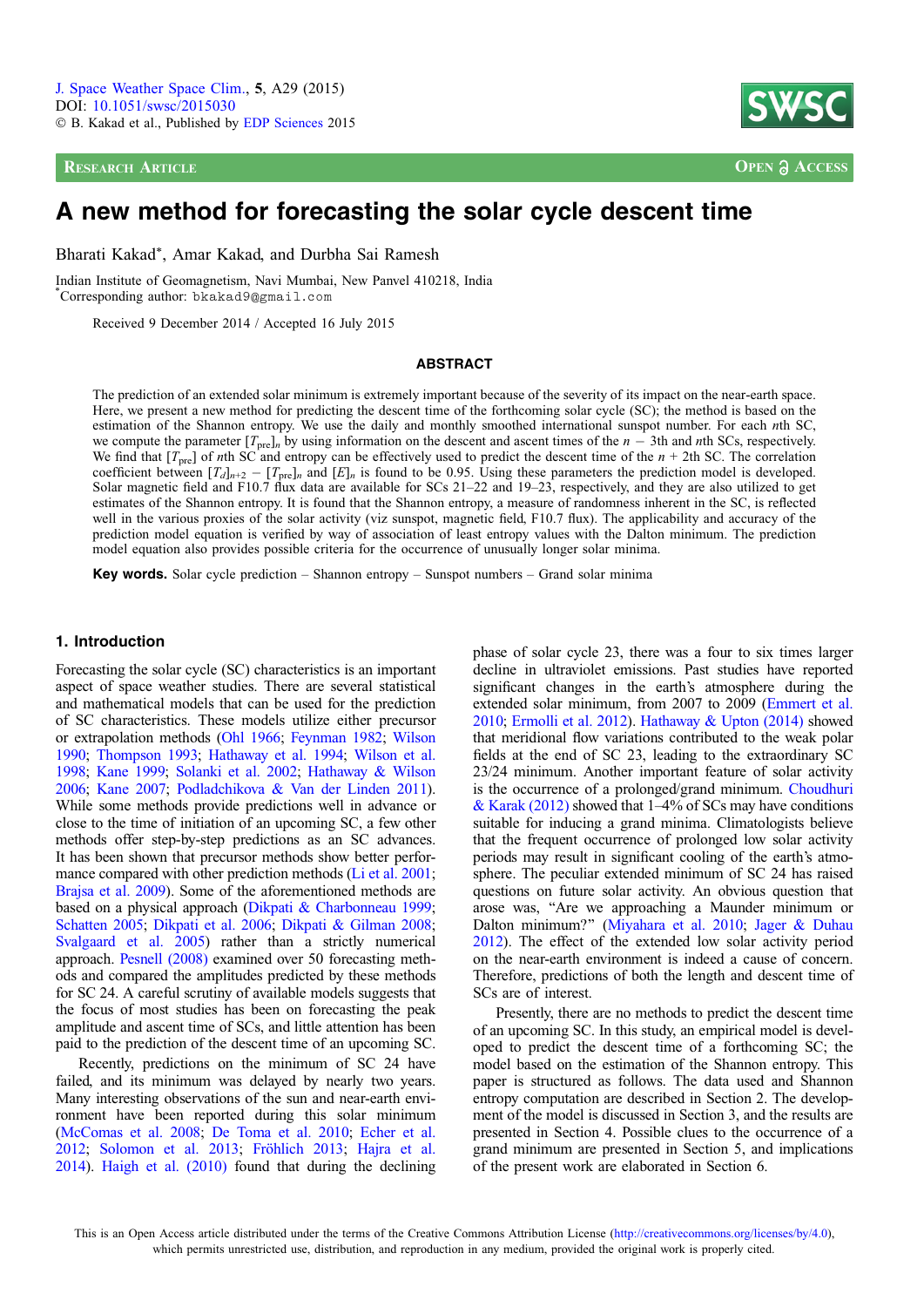<span id="page-1-0"></span>**Table 1.** SC characteristics (start time  $t_s$ , peak time  $t_p$ , ascent time  $T_a$ , descent time  $T_a$ , length  $T_{cy}$  and solar maximum  $S_{\text{max}}$ ) for SCs 1–23. The model parameters T<sub>pre</sub> and the Shannon entropy obtained using the histogram technique along with bin widths derived from Scott's and Knuth's methods for  $w_s = 9$  are presented for SCs 10–23.  $T_d$  (computed from [Eq. \(6\)](#page-5-0)) and the absolute deviation (obtained from observed values of  $T_d$ ) are presented in the last two columns. The predicted values are shown in bold. The epochs and time durations are in units of years.

| Cy. no. | SC characteristics |         |       |       |          |               |               | Kunth's<br>method        |                          | Scott's<br>method        |                          | Error in<br>prediction |                   |
|---------|--------------------|---------|-------|-------|----------|---------------|---------------|--------------------------|--------------------------|--------------------------|--------------------------|------------------------|-------------------|
|         | $t_{s}$            | $t_n$   | $T_a$ | $T_d$ | $T_{cy}$ | $S_{\rm max}$ | $T_{\rm pre}$ | $\cal E$                 | $W_k$                    | E                        | $W_k\,$                  | $[T_d]_{\text{cal}}$   | $\varsigma_{T_A}$ |
|         | 1755.13            | 1761.46 | 6.33  | 4.92  | 11.25    | 86.50         |               | $\qquad \qquad -$        | $\overline{\phantom{0}}$ | $\overline{\phantom{0}}$ | $\overline{\phantom{0}}$ |                        |                   |
| 2       | 1766.38            | 1769.71 | 3.33  | 5.75  | 9.08     | 115.80        |               |                          |                          |                          |                          |                        |                   |
| 3       | 1775.46            | 1778.38 | 2.92  | 6.33  | 9.25     | 158.50        |               |                          |                          |                          |                          |                        |                   |
| 4       | 1784.71            | 1788.13 | 3.42  | 10.17 | 13.58    | 141.20        | 8.33          |                          |                          | 5.75                     | —                        |                        |                   |
| 5       | 1798.29            | 1805.13 | 6.83  | 5.00  | 11.83    | 49.20         | 12.58         | $\overline{\phantom{0}}$ | $\overline{\phantom{0}}$ | 4.88                     | $\overline{\phantom{0}}$ |                        |                   |
| 6       | 1810.13            | 1816.38 | 6.25  | 6.83  | 13.08    | 48.70         | 12.58         | $\overline{\phantom{0}}$ | $\overline{\phantom{0}}$ | 5.17                     | $\overline{\phantom{0}}$ |                        |                   |
| 7       | 1823.21            | 1829.88 | 6.67  | 4.00  | 10.67    | 71.50         | 16.83         |                          | $\overline{\phantom{0}}$ | 4.83                     | $\overline{\phantom{0}}$ |                        |                   |
| 8       | 1833.88            | 1837.21 | 3.33  | 6.33  | 9.67     | 146.90        | 8.33          | $\overline{\phantom{0}}$ |                          | 5.78                     | $\overline{\phantom{0}}$ |                        |                   |
| 9       | 1843.54            | 1848.13 | 4.58  | 7.83  | 12.42    | 131.90        | 11.42         |                          | $\overline{\phantom{0}}$ | 5.55                     | $\overline{\phantom{0}}$ |                        |                   |
| 10      | 1855.96            | 1860.13 | 4.17  | 7.08  | 11.25    | 98.00         | 8.17          | 5.69                     | 2.26                     | 5.71                     | 2.94                     |                        |                   |
| 11      | 1867.21            | 1870.63 | 3.42  | 8.33  | 11.75    | 140.30        | 9.75          | 5.63                     | 1.41                     | 5.70                     | 3.00                     |                        |                   |
| 12      | 1878.96            | 1883.96 | 5.00  | 6.17  | 11.17    | 74.60         | 12.83         | 5.14                     | 2.19                     | 5.17                     | 2.03                     | 6.32                   | 0.15              |
| 13      | 1890.13            | 1894.04 | 3.92  | 8.00  | 11.92    | 87.90         | 11.00         | 5.29                     | 2.15                     | 5.30                     | 2.24                     | 7.86                   | 0.14              |
| 14      | 1902.04            | 1906.13 | 4.08  | 7.33  | 11.42    | 64.20         | 12.42         | 5.08                     | 1.13                     | 5.13                     | 2.14                     | 6.58                   | 0.75              |
| 15      | 1913.46            | 1917.63 | 4.17  | 5.92  | 10.08    | 105.40        | 10.33         | 5.46                     | 2.96                     | 5.47                     | 2.68                     | 5.79                   | 0.12              |
| 16      | 1923.54            | 1928.29 | 4.75  | 5.42  | 10.17    | 78.10         | 12.75         | 5.31                     | 3.35                     | 5.32                     | 2.32                     | 5.86                   | 0.45              |
| 17      | 1933.71            | 1937.29 | 3.58  | 6.83  | 10.42    | 119.20        | 10.92         | 5.47                     | 4.02                     | 5.46                     | 2.54                     | 6.55                   | 0.28              |
| 18      | 1944.13            | 1947.38 | 3.25  | 6.92  | 10.17    | 151.80        | 9.17          | 5.63                     | 3.03                     | 5.64                     | 2.85                     | 7.76                   | 0.84              |
| 19      | 1954.29            | 1958.21 | 3.92  | 6.58  | 10.50    | 201.30        | 9.33          | 5.72                     | 4.01                     | 5.71                     | 2.99                     | 7.09                   | 0.51              |
| 20      | 1964.79            | 1968.88 | 4.08  | 7.33  | 11.42    | 110.60        | 10.92         | 5.42                     | 3.97                     | 5.41                     | 2.29                     | 6.77                   | 0.56              |
| 21      | 1976.21            | 1979.96 | 3.75  | 6.75  | 10.50    | 164.50        | 10.67         | 5.59                     | 4.10                     | 5.59                     | 2.74                     | 7.56                   | 0.81              |
| 22      | 1986.71            | 1989.54 | 2.83  | 6.83  | 9.67     | 158.50        | 9.42          | 5.62                     | 4.39                     | 5.62                     | 2.83                     | 6.66                   | 0.17              |
| 23      | 1996.38            | 2000.29 | 3.92  | 8.58  | 12.50    | 120.80        | 11.25         | 5.27                     | 3.74                     | 5.26                     | 2.09                     | 7.85                   | 0.73              |
| 24      | 2008.88            |         |       |       |          |               |               |                          |                          |                          | $\overline{\phantom{0}}$ | 6.84                   |                   |
| 25      |                    |         |       |       |          |               |               |                          |                          |                          |                          | 5.77                   |                   |

#### 2. Data used and Shannon entropy estimation

We use the daily and monthly smoothed international sunspot numbers (available at <http://ngdc.noaa.gov> and [http://sidc.](http://sidc.oma.be/sunspot-data) [oma.be/sunspot-data](http://sidc.oma.be/sunspot-data)), and they are denoted by  $S$ , and  $S<sub>ms</sub>$ , respectively. It is well known, each SC is characterized by a solar maximum  $S_{\text{max}}$ , a solar minimum  $S_{\text{min}}$ , an ascent time  $T_a$ , a descent time  $T_a$ , and a length  $T_{cy}$ . The occurrence times of the solar minimum and solar maximum are considered as the start time  $[t_s]_n$  and peak time  $[t_p]_n$  for each *n*th SC. The end time of the *n*th SC is the start time of the  $(n + 1)$ th SC, that is,  $[t_e]_n = [t_s]_{n+1}$ . The length of the SC is obtained from the relation  $[T_{cyln} = [t_e]_n - [t_s]_n$ . It should be noted that the SC characteristics depend on the method adopted to determine the solar maximum/minimum and their occurrence times. These SC characteristics are provided by the NGDC-NOAA ([http://www.ngdc.noaa.gov/nndc/struts/results?t=102827&](http://www.ngdc.noaa.gov/nndc/struts/results?t=102827&s=1&d=8,4,9)  $s=1\&d=8,4,9$ , and they are commonly used by the scientific community for SC studies. In this method, the minimum of an SC is determined by considering the number of spotless days and the frequency of occurrence of old and new cycle spot groups along with the mathematical minima in the monthly smoothed sunspot number. [Kakad](#page-7-0) [\(2011\)](#page-7-0) compared SC characteristics from NGDC-NOAA with those obtained using a mathematical minimum and found the SC characteristics obtained by both methods to be in good agreement, with the deviation being very small. Here, the SC characteristics are estimated using mathematical minima and maxima in the monthly smoothed sunspot number. If a minimum (maximum) value is encountered more than once, then we choose the first instance as the start (peak) time. The SC characteristics obtained are tabulated in Table 1. We also use the solar magnetic field  $(B<sub>0</sub>)$  and F10.7 flux data from [http://spidr.ngdc.noaa.gov;](http://spidr.ngdc.noaa.gov) these data are available only for the last two and last five SCs, respectively.

The Shannon entropy has its origin in the information theory [\(Shannon 1948\)](#page-7-0), and it is a measure of the uncertainty associated with a random variable. In recent times, it has been widely used to understand various phenomena linked with space weather, climate, and earth-related studies ([Materassi](#page-7-0) [et al. 2007](#page-7-0); [Bapanayya et al. 2011](#page-6-0); [De Michelis et al. 2011\)](#page-7-0). As the first step, we compute the Shannon entropy for each SC. For this computation, it is necessary to obtain variations in the daily sunspot number, which is denoted by  $\Delta S$ . A time series related to any natural phenomenon such as sunspots is non-stationary and needs to be transformed into a suitable form for statistical analysis. This is accomplished by applying a moving average filter to the time series [\(Carbone et al.](#page-6-0) [2004\)](#page-6-0), which is akin to detrending the time series in order to extract statistically meaningful information. In particular, adequate caution should be exercised to avoid both under- and oversmoothing of data ([Das Sharma et al. 2012](#page-6-0)). Several moving average time window sizes  $(w<sub>s</sub>)$  are examined. In order to impart stationarity to the SC time series, the moving average is removed from the original time series, giving the following stochastic sequence  $(\Delta S)$ :

$$
\Delta S(i) = S(i) - \frac{1}{w_s} \sum_{k=i-(w_s-1)/2}^{k=i+(w_s-1)/2} S(k). \tag{1}
$$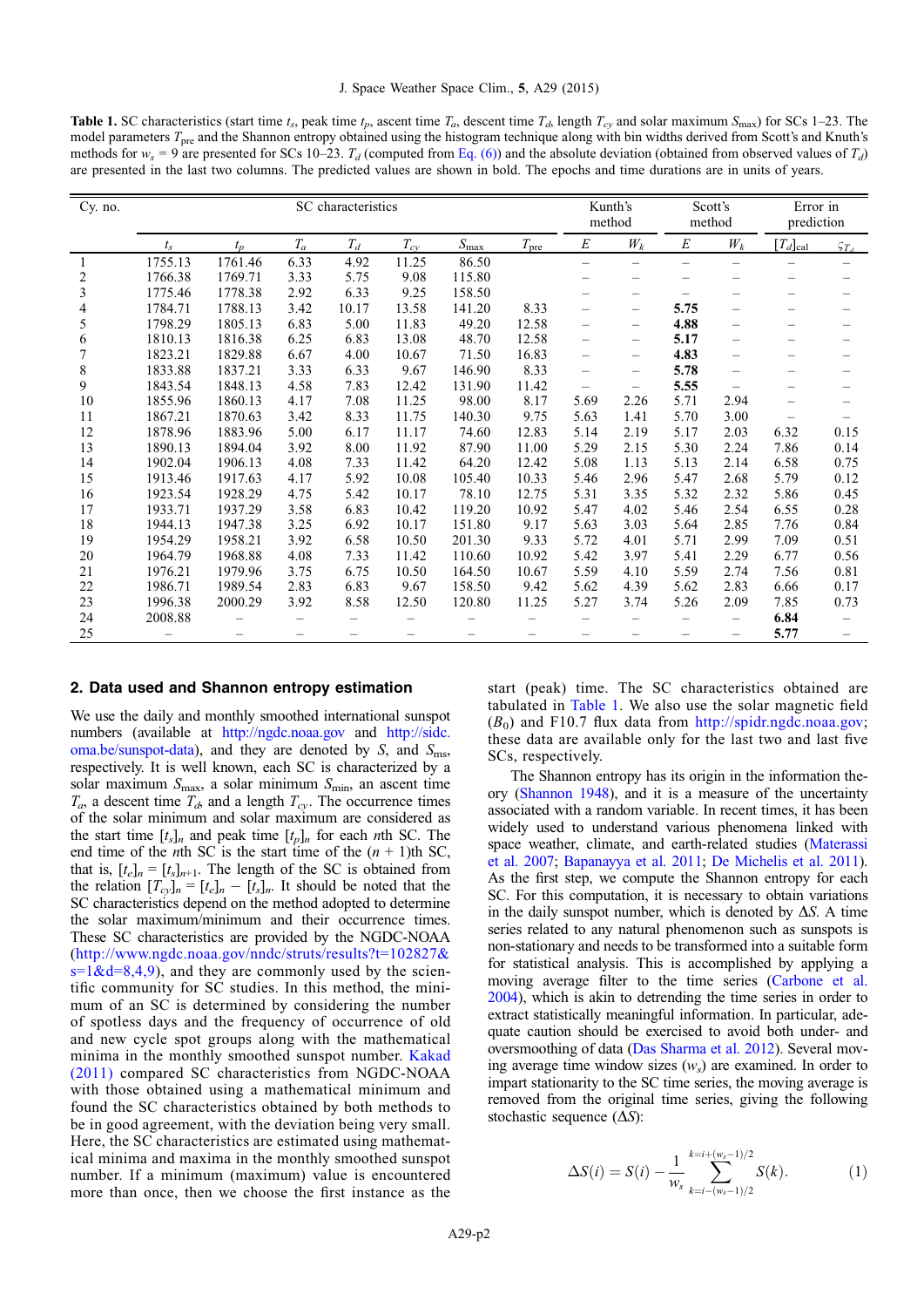<span id="page-2-0"></span>

Fig. 1. Original (black) and smoothed (red) sunspot number for window sizes of (a)  $w_s = 3$ , (b)  $w_s = 9$  and (c)  $w_s = 15$ .

This stochastic sequence is used for statistical analysis. In the present analysis, we applied centered moving average windows of various sizes ( $w_s = 3, 5... 15$ ) to the daily sunspot number data (S). The original and smoothed sunspot number data for  $w_s = 3$ , 9, and 15 are shown in Figures 1a–1c, respectively, as an example. It can be observed that when  $w_s = 15$ , the moving average tends to oversmooth the original data, whereas for  $w_s = 3$ , the smoothed signal nearly represents the original signal such that  $\Delta S$  represents only the highfrequency variations of the data. The optimal range of  $w_s$  for which adequate information on the sunspot variations is contained in the new series  $(\Delta S)$  is obtained to be 9–13. These new series can now be used to compute the Shannon entropy. In [Figure 2a,](#page-3-0) we plot daily (red color) and monthly smoothed (black color) sunspot number data for SCs 10–23. The vertical dashed lines indicate the start  $(t<sub>s</sub>)$  time of SCs 10–24. In the SCs prior to SC 10, several gaps exist in the daily sunspot data, and hence, those cycles are excluded from the computation of the entropy. As an illustration, in [Figure 2b](#page-3-0), we show the change in the daily sunspot number centered on the nine-day mean. [Figures 2c](#page-3-0) and [2d](#page-3-0) show the variation of the mean solar magnetic field and F10.7 flux for  $w_s = 9$  for the preceding two and five SCs, respectively. For each SC, we estimate the Shannon entropy by treating  $\Delta S$  as a random variable.

The Shannon entropy is given by  $E = \sum_{l=1}^{l=m} p(x_l) \log_2 [p(x_l)]$ , where x is a random variable with m the number of outcomes and  $p(x_i)$  the probability of  $x_i$ . The computation of entropy requires information on the probability distribution of the random variable  $p(x_l)$ . Here, we use the probability density function computed from histograms to obtain the entropy [\(Wallis 2006\)](#page-7-0) and is given by Eq.  $(2)$ :

$$
E = -\sum_{k=1}^{k=N} p_k \log_2 (p_k) + \log_2 (w_k)
$$
 (2)

where  $p_k$  is the probability and  $w_k$  is the width of the kth bin of the histogram. The parameter  $N$  represents the total

number of bins in the histogram. The estimated probability density function (PDF) is such that  $\sum_{k=1}^{k=N} p_k = 1$ . It may be noted that the shape of the probability density function obtained from histograms is sensitive to the choice of the bin size. In order to get appropriate estimates of the PDF associated with  $\Delta S$ , we determine the bin width by using two methods: (i) Scott's method and (ii) Knuth's method. In Scott's method, the bin width  $w_k$  is given by 3.49  $\times \sigma$ /  $m^{1/3}$ , where  $\sigma$  and m, respectively indicate the standard deviation of  $\Delta S$  and number of random observations [\(Scott 1979](#page-7-0)). In the method presented by Knuth  $(2013)$ , the number of bins associated with the maximum posterior probability is considered as the optimum number of bins ( $bin_{opt}$ ), and the width of the histogram is taken as  $w_k = (\Delta S|_{\text{max}} - \Delta S|_{\text{min}})/\text{bin}_{\text{opt}}$ . [Figure 3](#page-3-0) shows the variation of  $\Delta S$  for  $w_s = 9$  and the corresponding estimated PDF based on the histogram technique for both Scott's and Knuth's optimum bin widths for SCs 21 (left panel) and 22 (right panel). The estimates of the entropy and bin width are given in the corresponding subplots. By applying both these binning methods and Eq. (2), we compute the entropy for SCs 10–23 by utilizing  $\Delta S$ obtained for  $w_s = 9$ , 11, and 13. As an example, the entropy  $[E]_n$  and bin width  $w_k$  obtained by applying Scott's and Kunth's methods to  $\Delta S$  generated using  $w_s = 9$  are provided in [Table 1](#page-1-0). It is to be noted that estimates of the entropy obtained by using the optimum bin widths are the same for both Scott's and Knuth's methods. Here, we use the entropy computed using Scott's method.

#### 3. Development of the model

We treat the ascent  $[T_a]$  and descent  $[T_d]$  times of the SC as two variables. As a first step, we explored how the entropy of a nth SC is related to the ascent and descent times of past, present, and future SCs (in the range  $n - 3$  to  $n + 2$ ) by adopting a correlation analysis. The search range  $n-3$  to  $n+2$  is found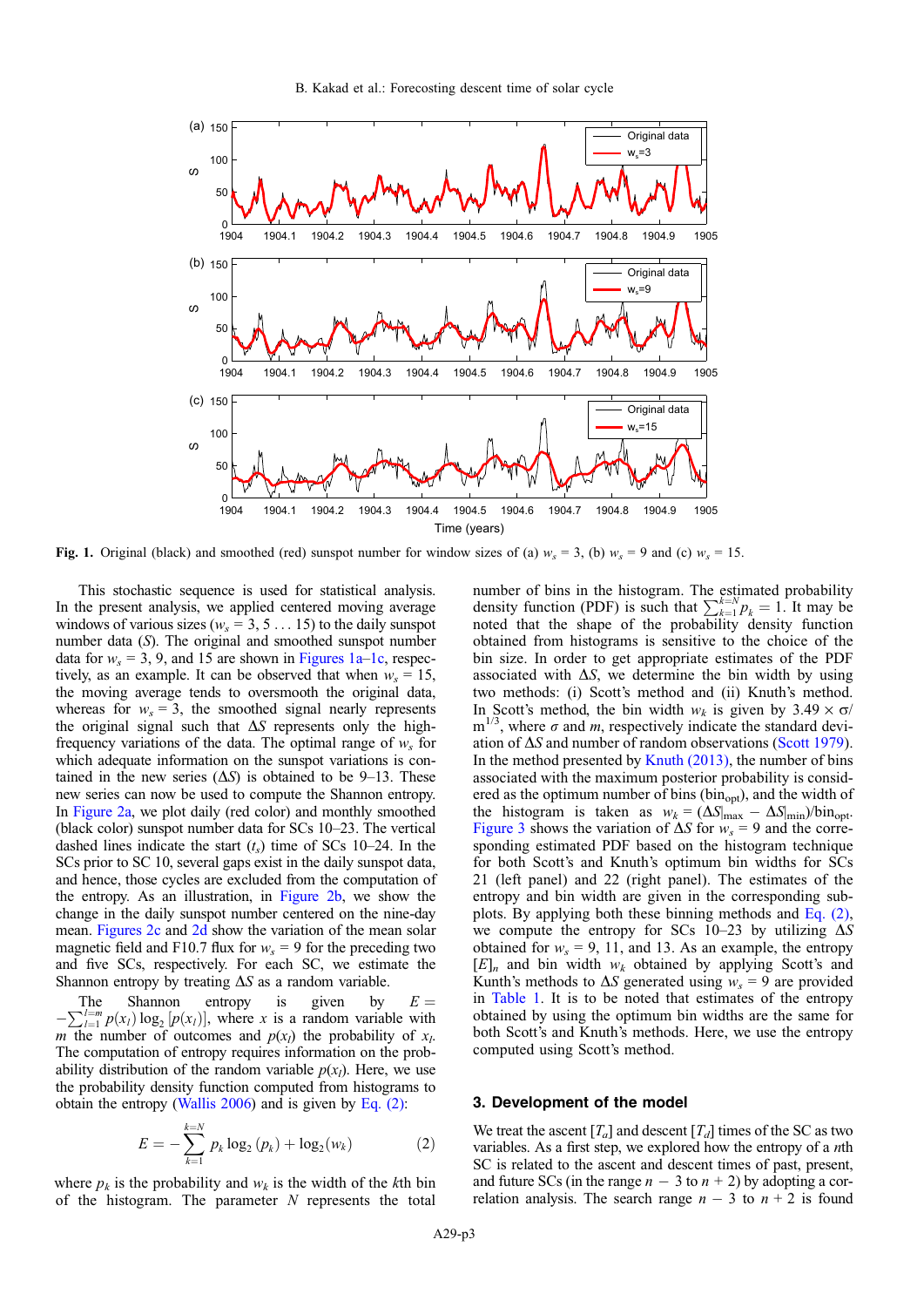<span id="page-3-0"></span>

Fig. 2. (a) Daily ( $S_{ab}$  red color) and monthly smoothed ( $S_{ms}$ , black color) sunspot number plotted as a function of time (in years). (b) The change in the daily sunspot number  $\Delta S$  over the nine-day average is plotted as a function of time (in years) for SCs 10–23. (c) Variation of the mean solar magnetic field for SCs 21–23. (d) Variation of the F10.7 flux in units of  $10^{-22}$  Wm<sup>-2</sup> Hz<sup>-1</sup> SCs 18–23.



Fig. 3. (a) Variation of  $\Delta S$  for SCs 21 and 22. The PDFs obtained using the histogram technique and with (b) Scott's and (c) Knuth's optimum bin widths are shown for SCs 21 (left panel) and 22 (right panel). The estimates of the Shannon entropy and bin width are provided in the respective subplots.

optimal by way of desirable number of data points  $(N = 12)$  to carry out meaningful statistical evaluation. A correlation coefficient between entropy of *n*th SC and  $[T_a]$ ,  $[T_d]$  of  $n-3$  to  $n + 2$  SCs (total 12 parameters) is shown in [Figure 4a](#page-4-0) for  $w_s = 9$ , 11, and 13. It is found that the good correlation

coefficients emerge from  $[E]_n$  and (i)  $[T_d]_{n-3}$ , (ii)  $[T_a]_n$ , (iii)  $[T_d]_{n+2}$  and it is consistent for  $w_s = 9,11$ , and 13. These three parameters are marked by black dotted circles in [Figure 4a](#page-4-0). These correlation coefficients are statistically significant (confidence limit  $\geq$  85%) and do not vary considerably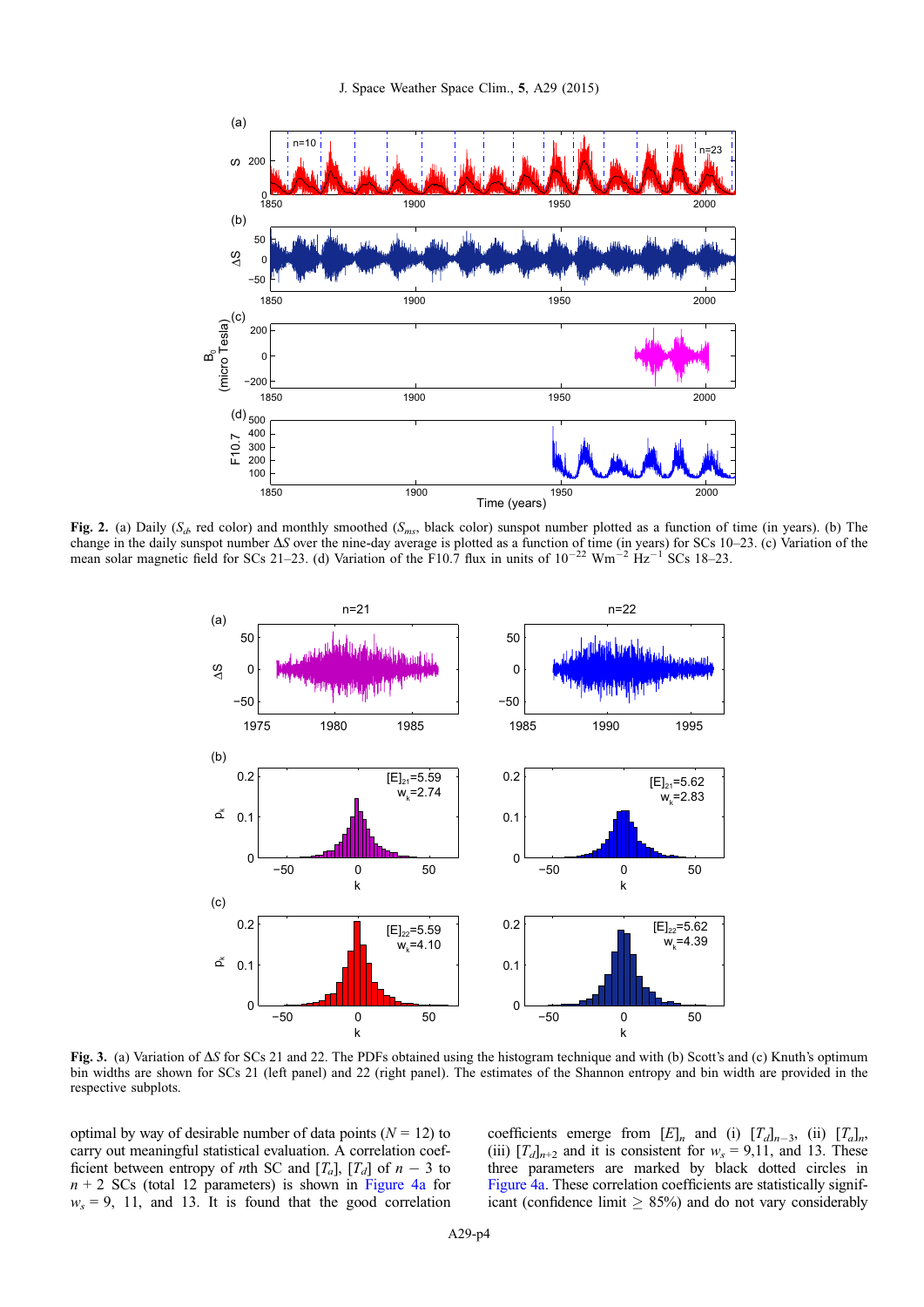<span id="page-4-0"></span>

Fig. 4. (a) Correlation coefficient between [E]<sub>n</sub> and [T<sub>a</sub>], [T<sub>a</sub>] of  $n-3$  to  $n+2$  SCs (total 12 parameters) is shown for  $w_s = 9$ , 11, and 13. (b) Correlation coefficient between  $[E]_n$  and test parameter  $[T_{\text{test}}]_n$  is shown with corresponding number of variables used for estimating the  $[T_{test}]_n$ . The combination  $C_1$  shows a correlation coefficient almost identical to that shown by the other five test parameters, but with the least number of variables. This optimum combination is preferred over the other five combinations.

with the choice of moving average window  $w_s$ . Based on this preliminary information we decided to use the  $[T_d]_{n-3}$ ,  $[T_a]_n$ , and  $[T_d]_{n+2}$  in the prediction model. A simple combination of these three parameters that is  $[T_d]_{n+2} - (\overline{T}_d]_n + [T_d]_{n-3}$ is used and its correlation with  $[E]_n$  is computed for  $n = 10-$ 21. It is found that this particular combination yields the correlation coefficients of 0.95, 0.93, and 0.90 for  $w_s = 9$ , 11, and 13 respectively. However, we realize that the high value of the formal correlation coefficient  $(0.9)$  is not sufficient to justify the uniqueness of this particular combination. Thus we developed a following test model to check the robustness of this particular combination.

We utilize the ascent and descent times of SCs  $n - 3$  to  $n + 2$  in the test model. Therefore, apart from the entropy  $[E]_n$ , we have 12 other variables, namely  $[T_a]_i$  and  $[T_d]_i$ , where  $j = n - 3$  to  $n + 2$ . Hence, it is reasonable to assume that the entropy of the *n*th SC is dependent on these 12 variables represented as  $T_a$  and  $T_d$  of past, present, and future SCs. Thus, the prediction problem is now reduced to the identification of the optimal combination (from these 12 variables) that best correlates with the entropy of the nth SC. We define the following test parameter  $[T_{\text{test}}]_n$  based on these 12 variables:

$$
[T_{\text{test}}]_n = \sum_{j=n-3}^{j=n+2} \pm W \times [T_d]_j \pm W \times [T_a]_j.
$$
 (3)

where  $W$  represents the weight on each variable and has a value of either 0 or 1 (i.e.  $W = [0 1]$ ). The  $\pm$  sign in the equation ensures that all possible combinations are considered. Overall,  $3^{12}$  candidate combinations can qualify as the optimal  $[T_{test}]_n$  combination. For all these combinations, we computed the correlation coefficient between  $[T_{\text{test}}]_n$  and  $[E]_n$ , for SCs 10–23. Here, the results of the test model are

shown for  $w_s = 9$ . It is found that only 6 out of the possible 531,441 combinations have correlation coefficients  $r$  greater than 0.95. However, it is pertinent to note that the number of variables  $(nv_i)$  that contribute to these best correlated six combinations  $C_i$  ( $i = 1-6$ ) can vary. In Figure 4b, for the six correlated combinations, the number of variables  $C_i$  $(i = 1-6)$  is plotted as a function of the correlation coefficient  $(r<sub>i</sub>)$ . It can be seen that all the combinations yield correlation coefficients in the narrow range of 0.95–0.96. It can also be seen that combination  $C_1$  is associated with contributions from the least number of variables (three), while the remaining combinations ( $C_2$  to  $C_6$ ) are associated with five or more variables. In such situations, the simplest of the models is preferred. In the present case, as  $C_1$  can be modeled using only three variables as opposed to five or more variables for the other combinations, it qualifies as the simplest combination to derive the entropy of the nth SC and is given as follows:

$$
T_{\text{test},C_1} = [T_d]_{n+2} - ([T_d]_{n-3} + [T_a]_n). \tag{4}
$$

The above test model reveals that the initially formulated simple combination, which is based on only the correlation coefficient, turns out to be the simplest combination with the least number of parameters and passes the test for the best prediction equation.

We performed an additional test to confirm that the above best argued combination has not emerged by chance. We generated a number of artificial random series of the same length as that of the original SC time series. Treating these artificial data as real data  $(\Delta S)$ , we carried out the same analysis described by Eqs.  $(2)$ – $(5)$ . This exercise was carried out using eight different artificially generated random series. It was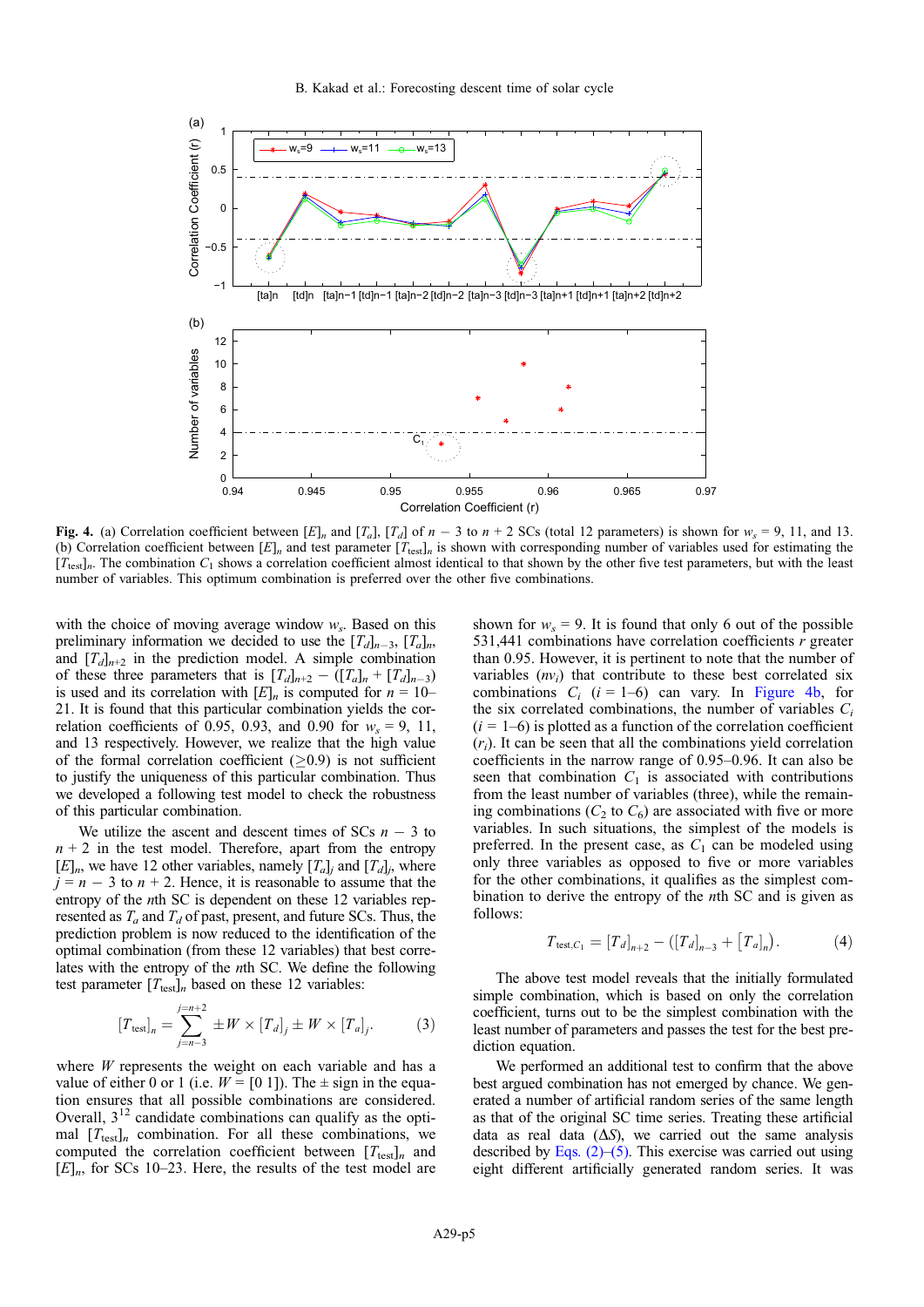<span id="page-5-0"></span>

**Fig. 5.** (a) Parameters  $[T_d]_{n-3}$ ,  $[T_a]_n$  and  $[T_d]_{n+2}$ , which are used for modeling the entropy of the *n*th SC, are depicted as filled portions. (b) Plot of  $[T_d]_{n+2} - [T_{pre}]_n$  as a function of  $[E]_n$  for the *n* range 10–21. Here,  $[T_{pre}]_n = [T_d]_{n-3} + [T_a]_n$ .

found that none of the combinations obtained using the artificially generated random series produced a correlation coefficient of 0.9 or above when the number of parameters was less than or equal to three, which is argued as optimal in [Figure 4b.](#page-4-0) It is pertinent to note that the results obtained from the artificial time series lay clearly away from the region of optimality. The additional test therefore reduces to below 1/9 the probability that the above argued best combination for the SC time series has emerged by chance.

It is found that the entropy of the nth SC can be determined efficiently using three parameters, namely the descent time of the  $(n - 3)$ th SC, the ascent time of the *n*th SC and the descent time of the  $(n + 2)$ th SC. The contribution of the preceding, present and future SCs to the entropy of the present SC is illustrated in Figure 5a. It is interesting to note that the variables contributing to the entropy of the nth SC are separated by 22 years, a period close to the Hale magnetic SC. In the new parameter  $[T_{pre}]_n$ , we therefore combine information on the past  $([T_d]_{n-3})$  and present  $([T_a]_n)$  for each *n*th SC as follows:

$$
[T_{\text{pre}}]_n = [T_d]_{n-3} + [T_a]_n. \tag{5}
$$

The values of  $T_{\text{pre}}$  are presented in [Table 1](#page-1-0) and nearly fall in the range of 8–13 years. Therefore, we use  $[E]_n$ ,  $[T_{pre}]_n$ , and  $[T_d]_{n+2}$  in the prediction model.

# 4. Results and discussion

We find that the parameter  $[T_{pre}]_n$  estimated for each *n*th SC and the Shannon entropy  $[E]_n$  can be used to determine the descent time of the  $(n + 2)$ th SC. Figure 5b shows the parameter  $[T_d]_{n+2} - [T_{pre}]_n$  as a function of  $E_n$  for the *n* range 10–21. On the basis of  $\text{Eq.} (5)$ , the ordinate can be viewed as a modified ascent time of the nth SC. It is evident from Figure 5b that

these two parameters correlate well, yielding a high correlation coefficient of  $r = 0.95$ . The obtained correlation coefficient has a confidence limit of more than 99%, and thus, these parameters can be effectively used in the prediction of the descent time of forthcoming SCs. The following equation shows a strong linear relationship obtained from the least squares fit of the parameters discussed above.

$$
[T_d]_{n+2} - [T_{pre}]_n = 8.1946 \times [E_n] - 48.6. \tag{6}
$$

As an illustration, results related to SCs 24 and 25 are presented. Data of SCs 22 and 23 such as  $[T_{pre}]_{22} = 9.4168$ ,  $[T_{pre}]_{23} = 11.25$ ,  $[E]_{22} = 5.6159$ , and  $E_{23} = 5.2617$  enable us to predict the descent times for SCs 24 and 25 as  $[T_d]_{24} = 6.84 \pm 0.09$  years and  $[T_d]_{25} = 5.77 \pm 0.21$  years, respectively. These predictions are presented in [Table 1.](#page-1-0) The standard errors of the slope and intercept in the prediction equation are utilized to calculate the error in the prediction of the descent times for SCs 24 and 25. As an exercise, we computed the value of  $T_d$  for SCs 10–21 using Eq. (6). The absolute difference between the predicted and the observed values of the descent time for each SC (i.e.  $\varsigma_{T_d}$ ) is presented in the last column of [Table 1](#page-1-0). The standard error in the observed and predicted values of the descent time for SCs 12–23 is found to be 0.4 years, indicating that the proposed model can be used to predict the descent times of future SCs with better accuracy.

In the present model, the descent time of the forthcoming SC (i.e.  $n + 2$ ) is determined from parameters derived from previous (i.e.  $n - 3$  and n) SCs, suggesting that SCs have long-term memory (nearly extending to the preceding five SCs). It is often debated whether the solar dynamo possesses long-term or short-term memory or both. Long-term (>1000) years) solar activity proxy data indicate that the occurrences of grand minima and maxima are not uncommon ([Usoskin](#page-7-0) [et al. 2007](#page-7-0), [2012\)](#page-7-0). It should be noted that the short-term (intracycle) memory may be insufficient to maintain grand minima/ maxima. A recent study [\(Petrovay 2010](#page-7-0) & references therein) indicates the presence of long-term memory in SCs apart from short-term memory. Furthermore, persistence analysis yields a Hurst exponent greater than 0.7, which is sufficiently significant to conclude that the solar dynamo indeed has long-term memory [\(Ruzmaikin et al. 1994](#page-7-0); [Oliver & Ballester 1996;](#page-7-0) [Kilcik et al. 2009](#page-7-0)).

For any statistical forecasting model, a large number of observations are necessary to get reliable predictions. For solar activity studies, long-term sunspot number data are readily available, and hence, the scientific community has extensively used it. The use of physical parameters like F10.7 flux and solar magnetic field in statistical based models should be encouraged. However, both solar flux and solar magnetic field observations are available only for the past few SCs. Their use leads to less reliable predictions because of restriction of fewer observations. Nevertheless, we have computed the Shannon entropy using F10.7 flux and solar magnetic field observations, which are available for the previous five and two SCs, respectively. Such an exercise is important to understand the deviation in the entropy estimated from sunspot number as compared to that in the entropy obtained using F10.7 flux and solar magnetic field. These estimates of the entropy are shown in [Figure 6,](#page-6-0) and it is clear that the entropy determined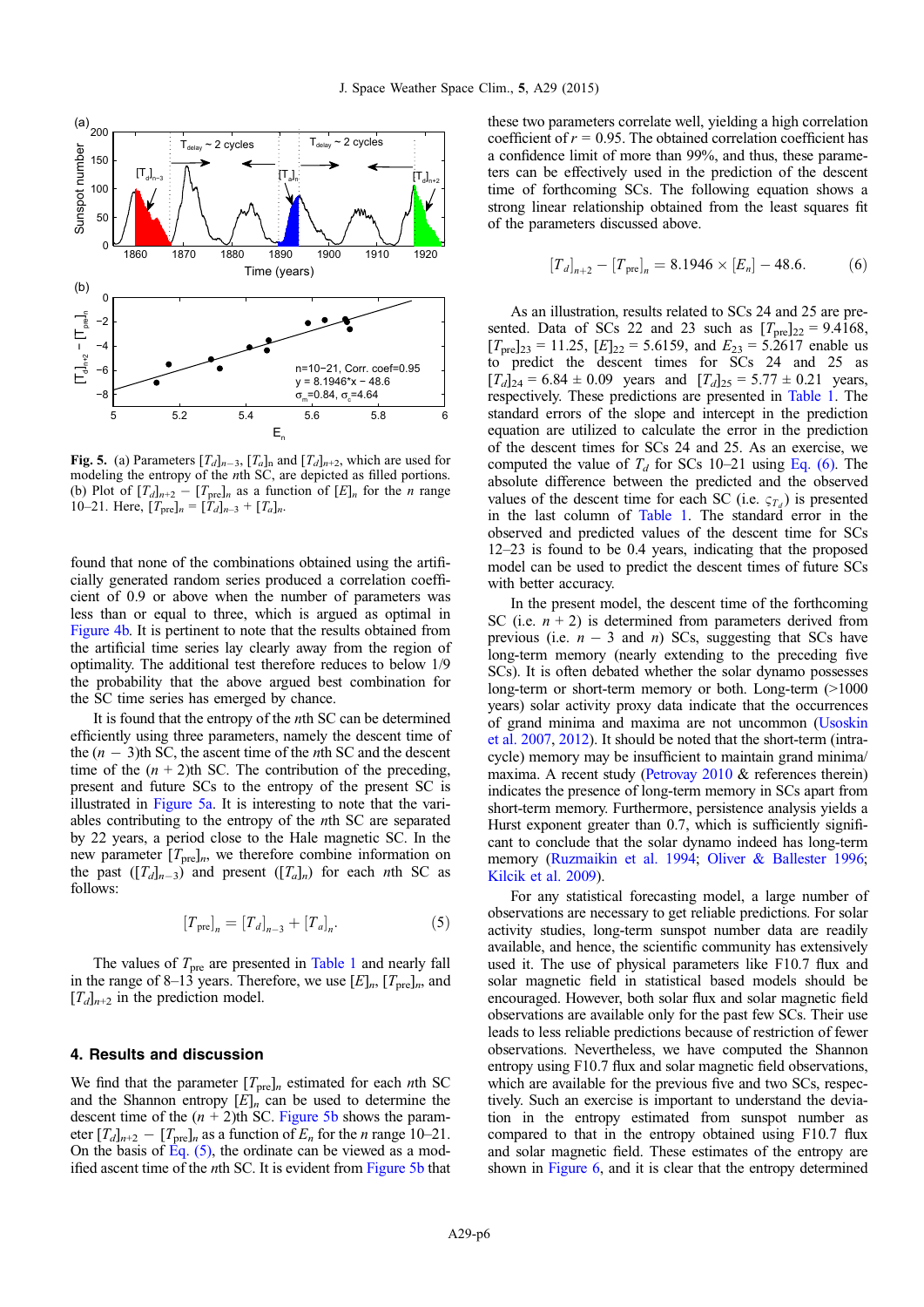<span id="page-6-0"></span>

Fig. 6. Entropy of SCs 4–23. The entropy estimates for SCs 10–23 (black dots) are based on daily sunspot number data, whereas those for SCs 4–9 (red dots) are obtained from [Eq. \(6\)](#page-5-0). Note the coincidence of the least entropy values with the well known Dalton minimum. The entropy values obtained from the F10.7 flux and solar magnetic field for SCs 19–23 (black plus symbol) and SCs 22– 23 (magenta cross) are also shown. The entropy values obtained from the solar magnetic field  $(B_0)$  and F10.7 flux  $(\Phi_s)$  are respectively multiplied by 0.77 and 1.24 to view them on a common scale.

from physical parameters such as the F10.7 flux and solar magnetic field shows variations similar to those in the entropy obtained from the sunspot number. Thus, it is evident that the Shannon entropy, a measure of randomness inherent in the SC, is reflected well by the various proxies of the solar activity (viz. sunspot number, solar magnetic field, F10.7 flux). The model proposed in the present study is robust and can be used to predict the descent time of future SCs.

# 5. Possible clues to the occurrence of a grand minimum

It is important to note that Eq.  $(6)$  can also be used to get estimates of the entropy for earlier  $SCs$  (*n* in the range 4–9) since  $[T_{pre}]_n$  and  $[T_d]_{n+2}$  are available. Figure 6 shows the entropy values for SCs 4–23. The entropy values for SCs 4–9 are obtained from Eq.  $(6)$  and are shown as red dots, whereas those estimated from the daily sunspot number for SCs 10–23 are depicted as black dots. Figure 6 reveals that the period of Dalton minimum is associated with the lowest entropy values. This interesting observation has the potential to identify the occurrence of extended low solar activity periods. The prediction equation obtained from the present model is discussed in detail in this context. Eq.  $(6)$  can be recast as Term<sub>1</sub> = Term<sub>2</sub> - Term<sub>3</sub>, where Term<sub>1</sub> =  $[T_d]_{n+2}$ , Term<sub>2</sub> = 8.1946  $\times$  [E]<sub>n</sub>, and Term<sub>3</sub> = 48.6 – [T<sub>pre</sub>]<sub>n</sub>. It may be noted that Term<sub>2</sub> and Term<sub>3</sub> are always positive since  $[E]_n > 0$  and  $[T_{pre}]_n \ll 48.6$ . Thus, Term<sub>1</sub> (i.e. the descent time  $[T_d]_{n+2}$ ) is positive and has a physical meaning. However,  $Term_1$  (i.e.  $[T_d]_{n+2}$  can become negative when the entropy of the system decreases to an extent that renders  $Term_3 > Term_2$ . Under these conditions, the system becomes mathematically untenable. Such periods may be associated with prolonged solar minima/grand minima.

#### 6. Conclusions

Here, we propose a model exclusively for the prediction of the descent time of SCs. For SCs 10–23, this model involves the use of daily international sunspot number data. We estimate the Shannon entropy for each nth SC and utilize the estimated entropy values to predict the descent time of the  $(n + 2)$ th SC. Equation [\(6\)](#page-5-0) is a vital output of the present prediction model. The parameter  $T_{\text{pre}}$  that appears on the left-hand side of the equation is derived using the descent and ascent times of the  $(n - 3)$ th and *n*th SCs, respectively. The average  $T_{pre}$  is  $11 \pm 2$  years, which is almost half of the Hale magnetic SC of 22 years ([Hale et al. 1919\)](#page-7-0). The time constant on the right-hand side of [Eq. \(6\)](#page-5-0) (i.e. 48.6 years) is close to half of the Gleissberg cycle period of 80–90 years [\(Gleissberg 1939](#page-7-0); [Peristykh & Damon 2003\)](#page-7-0). Our model forecasts the length of SCs 24 and 25 as  $6.84 \pm 0.09$  and  $5.77 \pm 0.21$  years, respectively, which are within the range of descent times of earlier SCs. The predicted descent time for SC 24 ( $[T_d]_{24} = 6.84$ years) suggests that this SC will cease close to February 2021. This is in agreement with recent predictions for SC 24, which are available on [http://solarscience.msfc.nasa.gov/](http://solarscience.msfc.nasa.gov/predict.shtml) [predict.shtml.](http://solarscience.msfc.nasa.gov/predict.shtml) An interesting feature revealed by the present model is the coincidence of the lowest values of the entropy with the period of Dalton minimum. Our model suggests that when the entropy of the *n*th SC falls below the critical value of  $\sim$ {48.6 – [T<sub>pre</sub>]<sub>n</sub>}/8.1946, the  $(n + 2)$ th SC may enter an extended low solar activity period or a grand minimum. If we assume the average estimate of  $[T_{pre}]$  as 11, then the critical value of the entropy  $[E]_c$  turns out to be 4.59. [Mörner \(2013\)](#page-7-0) proposed that the sun may enter an extended minimum during the period 2030–2050. However, the descent times forecast for SCs 24 and 25 by the present model suggest that such extended solar minimum periods are not likely during SCs 24 and 25.

Acknowledgements. We thank the SIDC team, World Data Center, NOAA-NGDC, and SPIDR, NGDCNOAA, for the data on sunspot, SC characteristics, solar magnetic field, and F10.7 flux data respectively. We are thankful to Sasi Kumar Reddy, NGRI, Hyderabad, India, for help with the entropy technique. DSR is grateful to Dr. Harsh K. Gupta, President, IUGG, for his encouragement in taking up a new interdisciplinary space weather program at the Indian Institute of Geomagnetism (IIG). The model computations were performed on the High Performance Computing System at IIG, India. The editor thanks two anonymous referees for their assistance in evaluating this paper.

#### **References**

- Bapanayya, C., P.A. Raju, S.D. Sharma, and D.S. Ramesh. Information theory-based measures of similarity for imaging shallow-mantle discontinuities. Lithosphere, 3, 289, 2011, DOI: [10.1130/L152.1](http://dx.doi.org/10.1130/L152.1).
- Brajsa, R., H. Wähl, A. Hanslmeier, G. Verbanac, D. Ruždjak, E. Cliver, L. Svalgaard, and M. Roth. On solar cycle predictions and reconstructions. A&A, 496, 855, 2009, DOI: [10.1051/0004-6361:200810862](http://dx.doi.org/10.1051/0004-6361:200810862).
- Carbone, A., G. Castelli, and H.E. stanley. Analysis of clusters formed by the moving average of a long-range correlated time series. Phys. Rev. E, 69, 026105, 2004, DOI: [10.1103/PhysRevE.69.026105.](http://dx.doi.org/10.1103/PhysRevE.69.026105)
- Choudhuri, A.R., and B. Karak. Origin of Grand minima in sunspot cycles. Phys. Rev. Lett., 109, 171103, 2012, DOI: [10.1103/PhysRevLett.109.171103.](http://dx.doi.org/10.1103/PhysRevLett.109.171103)
- Das Sharma, S., D.S. Ramesh, C. Bapanayya, and P.A. Raju. Sea surface temperatures in cooler climate stages bear more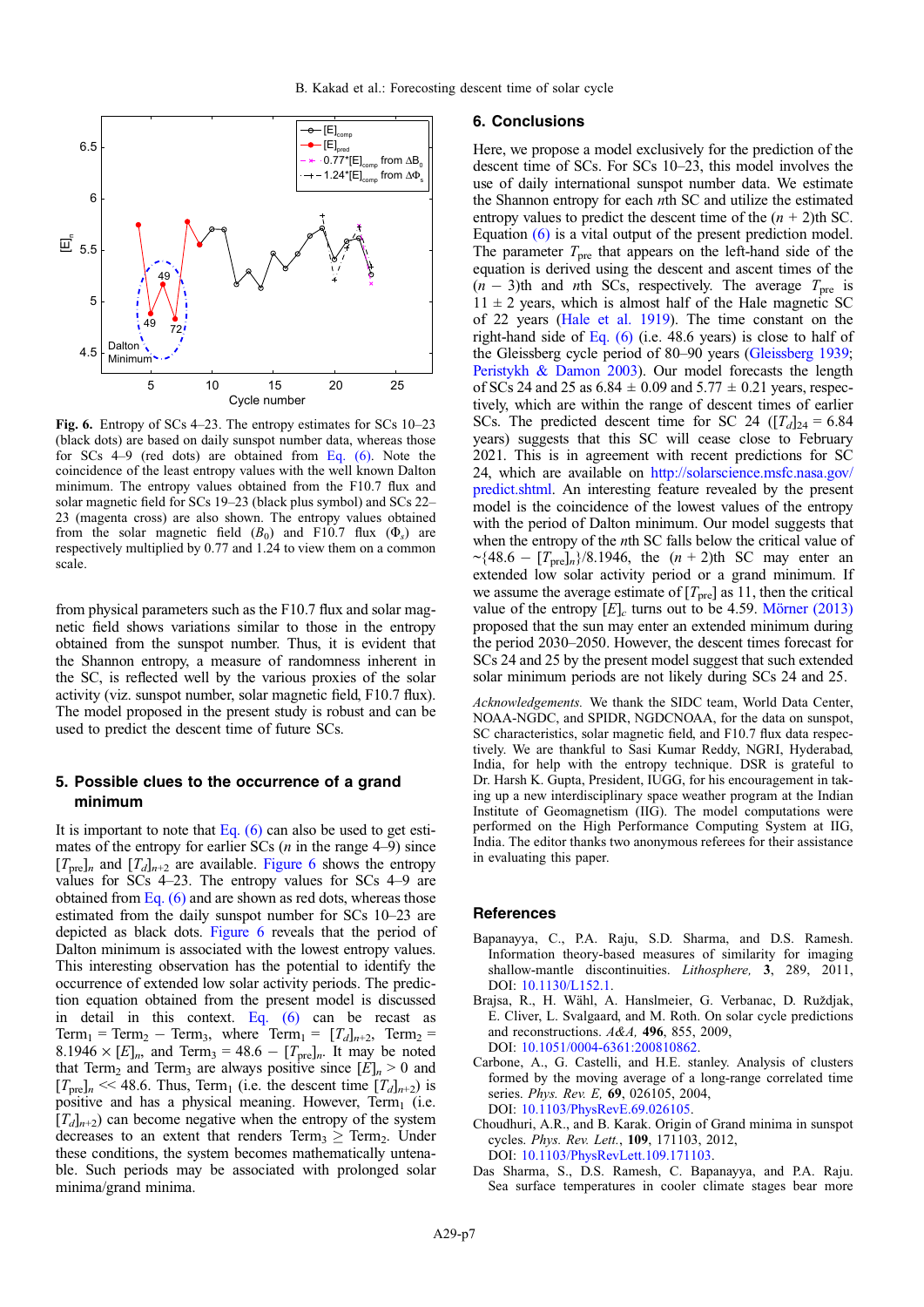<span id="page-7-0"></span>similarity with atmospheric  $CO<sub>2</sub>$  forcing. J. Geophys. Res. [Atmos.], 117, 13, 2012, DOI: 10.1029/2012JD017725

- De Michelis, P., G. Consolini, M. Materassi, and R. Tozzi. An information theory approach to the storm-substorm relationship. J. Geophys. Res., 116, A08225, 2011, DOI: [10.1029/2011JA016535.](http://dx.doi.org/10.1029/2011JA016535)
- De Toma, G., S.E. Gibson, B.A. Emery, and C.N. Arge. The Minimum Between Cycle 23 and 24: Is sunspot number the whole story? ASP Conf. Ser., 428, 217, 2010.
- Dikpati, M., and P. Charbonneau. A Babcock-Leighton flux transport dynamo with solar-like differential rotation. Astrophys. J., 518, 508, 1999, DOI: [10.1086/307269](http://dx.doi.org/10.1086/307269).
- Dikpati, M., and P. Gilman. Global solar dynamo models: simulations and predictions. J. Astrophys. Astron., 29, 29, 2008, DOI: [10.1007/s12036-008-0004-3.](http://dx.doi.org/10.1007/s12036-008-0004-3)
- Dikpati, M., G. De Toma, and P. Gilman. Predicting the strength of solar cycle 24 using a flux-transport dynamo-based tool. Geophys. Res. Lett., 33, L05102, 2006, DOI: [10.1029/2005GL025221.](http://dx.doi.org/10.1029/2005GL025221)
- Echer, E., B.T. Tsurutani, and W.D. Gonzalez. Extremely low geomagnetic activity during the recent deep solar cycle minimum. Proceedings IAU Symposium 286, 2012, DOI: [10.1017/S174392131200484X.](http://dx.doi.org/10.1017/S174392131200484X)
- Emmert, J.T., J.L. Lean, and J.M. Picone. Record-low thermospheric density during the 2008 solar minimum. Geophys. Res. Lett., 37, L12102, 2010, DOI: [10.1029/2010GL043671](http://dx.doi.org/10.1029/2010GL043671).
- Ermolli, I., K. Matthes, T. Dudokdewit, N.A. Krivova, K. Tourpali, et al. Recent variability of the solar spectral irradiance and its impact on climate modelling. Atmos. Chem. Phys. Discuss., 12, 24557, 2012, DOI: [10.5194/acpd-12-24557-2012](http://dx.doi.org/10.5194/acpd-12-24557-2012).
- Feynman, J. Geomagnetic and solar wind cycles, 1900–1975. J. Geophys. Res., 87 (A8), 6153, 1982, DOI: [10.1029/JA087iA08p06153.](http://dx.doi.org/10.1029/JA087iA08p06153)
- Fröhlich, C. Total solar irradiance: what have we learned from the last three cycles and the recent minimum. Space Sci. Rev., 176, 237, 2013, DOI: [10.1007/s11214-011-9780-1.](http://dx.doi.org/10.1007/s11214-011-9780-1)
- Gleissberg, W. A long periodic fluctuations of the Sun-spot numbers. The Observatory, 62, 158, 1939.
- Hale, G.E., F. Ellerman, S.B. Nicholson, and A.H. Joy. The magnetic polarity of sun-spots. Astrophys. J., 49, 153, 1919, DOI: [10.1086/142452](http://dx.doi.org/10.1086/142452).
- Hathaway, D.H., and L. Upton. The solar meridional circulation and sunspot cycle variability. J. Geophys. Res., 119, 3316, 2014, DOI: [10.1002/2013JA019432.](http://dx.doi.org/10.1002/2013JA019432)
- Hathaway, D.H., and R.M. Wilson. Geomagnetic activity indicates large amplitude for sunspot cycle 24. Geophys. Res. Lett., 33, L18101, 2006, DOI: [10.1029/2006GL027053](http://dx.doi.org/10.1029/2006GL027053).
- Hathaway, D.H., R.M. Wilson, and E.J. Reichmann. The shape of the sunspot cycle. Sol. Phys., 151, 177, 1994, DOI: [10.1007/BF00654090.](http://dx.doi.org/10.1007/BF00654090)
- Haigh, J.D., R. Winning, R. Toumi, and J.W. Harder. An influence of solar spectral variations on radiative forcing of climate. Nature, 467, 696, 2010, DOI: [10.1038/nature09426.](http://dx.doi.org/10.1038/nature09426)
- Hajra, R., B.T. Tsurutani, E. Echer, and W.D. Gonzalez. Relativistic electron acceleration during high-intensity, long-duration, continuous AE activity (HILDCAA) events: solar cycle phase dependences. Geophys. Res. Lett., 41, 1876–1881, 2014, DOI: [10.1002/2014GL059383.](http://dx.doi.org/10.1002/2014GL059383)
- Jager, C., and S. Duhau. Sudden transitions and grand variations in the solar dynamo past and future. J. Space Weather Space Clim., 2, A07, 2012, DOI: [10.1051/swsc/2012008.](http://dx.doi.org/10.1051/swsc/2012008)
- Kakad, B. A new method for prediction of peak sunspot number and ascent time of the solar Cycle. Sol. Phys., 270, 393, 2011, DOI: [10.1007/s11207-011-9726-5.](http://dx.doi.org/10.1007/s11207-011-9726-5)
- Kane, R.P. Prediction of the sunspot maximum of solar cycle 23 by extrapolation of spectral components. Sol. Phys., 189, 217, 1999, DOI: [10.1023/A:1005298313886](http://dx.doi.org/10.1023/A:1005298313886).
- Kane, R.P. A preliminary estimate of the size of the coming solar cycle 24, based on Ohls precursor method. Sol. Phys., 243, 205, 2007, DOI: [10.1007/s11207-007-0475-4](http://dx.doi.org/10.1007/s11207-007-0475-4).
- Kilcik, A., C.N.K. Anderson, J.P. Rozelot, H. Ye, G. Sugihara, and A. Ozguc. Nonlinear prediction of solar cycle 24. Astrophys. J., 693, 11–73, 2009, DOI: [10.1088/0004-637X/693/2/1173.](http://dx.doi.org/10.1088/0004-637X/693/2/1173)
- Knuth, K.H. Optimal data-based binning for histograms. ArXiv Physics e-prints, 2013, <arXiv:physics/0605197v2>.
- Li, K.J., H.S. Yun, and X.M. Gu. On long-term predictions of the maximum sunspot numbers of solar cycles 21 to 23. A&A, 368, 285–285, 2001, DOI: [10.1051/0004-6361:20000547](http://dx.doi.org/10.1051/0004-6361:20000547).
- Materassi, M., A. Wernik, and E. Yodanova. Determining the verse of magnetic turbulent cascades in the Earths magnetospheric cusp via transfer entropy analysis: preliminary results. Nonlinear Process. Geophys., 14, 153, 2007, [www.nonlin-processes](http://www.nonlin-processes-geophys.net/14/153/2007/)[geophys.net/14/153/2007/](http://www.nonlin-processes-geophys.net/14/153/2007/).
- McComas, D.J., R.W. Ebert, H.A. Elliott, B.E. Goldstein, J.T. Gosling, N.A. Schwadron, and R.M. Skoug. Weaker solar wind from the polar coronal holes and the whole Sun. Geophys. Res. Lett., 35, L18103, 2008, DOI: [10.1029/2008GL034896.](http://dx.doi.org/10.1029/2008GL034896)
- Miyahara, H., K. Kitazawa, K. Nagaya, Y. Yokoyama, H. Matsuzaki, K. Masuda, T. Nakamura, and Y. Muraki. Is the sun heading for another Maunder minimum? Precursors of the Grand solar minima. J. Cosmol., 8, 19–70, 2010, [http://journalofcosmology.com/](http://journalofcosmology.com/ClimateChange104.html) [ClimateChange104.html.](http://journalofcosmology.com/ClimateChange104.html)
- Mörner, N.A. Planetary beat and solar-terrestrial responses. Pattern Recognit. Phys., 1, 107, 2013, DOI: [10.5194/prp-1-107-2013.](http://dx.doi.org/10.5194/prp-1-107-2013)
- Ohl, A.I. Wolfs number prediction for the maximum of the cycle 20. Solnice. Dani., 12, 84, 1966.
- Oliver, R., and J.L. Ballester. Rescaled range analysis of the asymmetry of solar activity. Sol. Phys., 169, 215, 1996, DOI: [10.1007/BF00153842.](http://dx.doi.org/10.1007/BF00153842)
- Peristykh, A.N., and P.E. Damon. Persistence of the Gleissberg 88 year solar cycle over the last 12,000 years: evidence from cosmogenic isotopes. J. Geophys. Res., 108 (A1), 1003, 2003, DOI: [10.1029/2002JA009390](http://dx.doi.org/10.1029/2002JA009390).
- Pesnell, W.D. Predictions of solar cycle 24. Sol. Phys., 252, 209, 2008, DOI: [10.1007/s11207-008-9252-2.](http://dx.doi.org/10.1007/s11207-008-9252-2)
- Petrovay, K. Solar cycle prediction. Living Rev. Sol. Phys., 7, 2010, DOI: [10.12942/lrsp-2010-6](http://dx.doi.org/10.12942/lrsp-2010-6).
- Podladchikova, T., and R. Van der Linden. An upper limit prediction of the peak sunspot number for solar cycle 24. J. Space Weather Space Clim., 1, A01, 2011, DOI: [10.1051/swsc/2011110013.](http://dx.doi.org/10.1051/swsc/2011110013)
- Ruzmaikin, A., J. Feynman, and P. Robinson. Long-term persistence of solar activity. Sol. Phys., 149, 395–395, 1994, DOI: [10.1007/BF00690625.](http://dx.doi.org/10.1007/BF00690625)
- Schatten, K. Fair space weather for solar cycle 24. Geophys. Res. Lett., 32, L21106, 2005, DOI: [10.1029/2005GL024363.](http://dx.doi.org/10.1029/2005GL024363)
- Scott, D.W. On optimal and data-based histograms. Biometrika, 66 (3), 605, 1979, DOI: [10.1093/biomet/66.3.605.](http://dx.doi.org/10.1093/biomet/66.3.605)
- Shannon, C.E. A mathematical theory of communication. Bell Syst. Tech. J., 27, 379, 1948.
- Solanki, S.K., N.A. Krivova, M. Schüssler, and M. Fligge. Search for relationship between solar cycle amplitude and length.  $A\&A$ , 396, 1029, 2002, DOI: [10.1051/0004-6361:20021436](http://dx.doi.org/10.1051/0004-6361:20021436).
- Solomon, S.C., L. Qian, and A.G. Burns. The anomalous ionosphere between solar cycles 23 and 24. J. Geophys. Res., 118, 6524, 2013, DOI: [10.1002/jgra.50561](http://dx.doi.org/10.1002/jgra.50561).
- Svalgaard, L., E.W. Cliver, and Y. Kamide. Sunspot cycle 24: smallest cycle in 100 years. Geophys. Res. Lett., 32, L01104, 2005, DOI: [10.1029/2004GL021664](http://dx.doi.org/10.1029/2004GL021664).
- Thompson, R.J. A technique for predicting the amplitude of the solar cycle. Sol. Phys., 148, 383, 1993, DOI: [10.1007/BF00645097.](http://dx.doi.org/10.1007/BF00645097)
- Usoskin, I.G., S.K. Solanki, and G.A. Kovaltsov. Grand minima and maxima of solar activity: new observational constraints. A&A, 471, 301, 2007, DOI: [10.1051/0004-6361:20077704.](http://dx.doi.org/10.1051/0004-6361:20077704)
- Usoskin, I.G., S.K. Solanki, and G.A. Kovaltsov. Grand minima of solar activity during the last millennia. Proceedings IAU Symposium, 7, 372, 2012, DOI: [10.1017/S174392131200511X](http://dx.doi.org/10.1017/S174392131200511X).
- Wallis, K.F. A note on the calculation of entropy from histograms. Department of Economics, University of Warwick, UK, Tech. Rep, 2006.